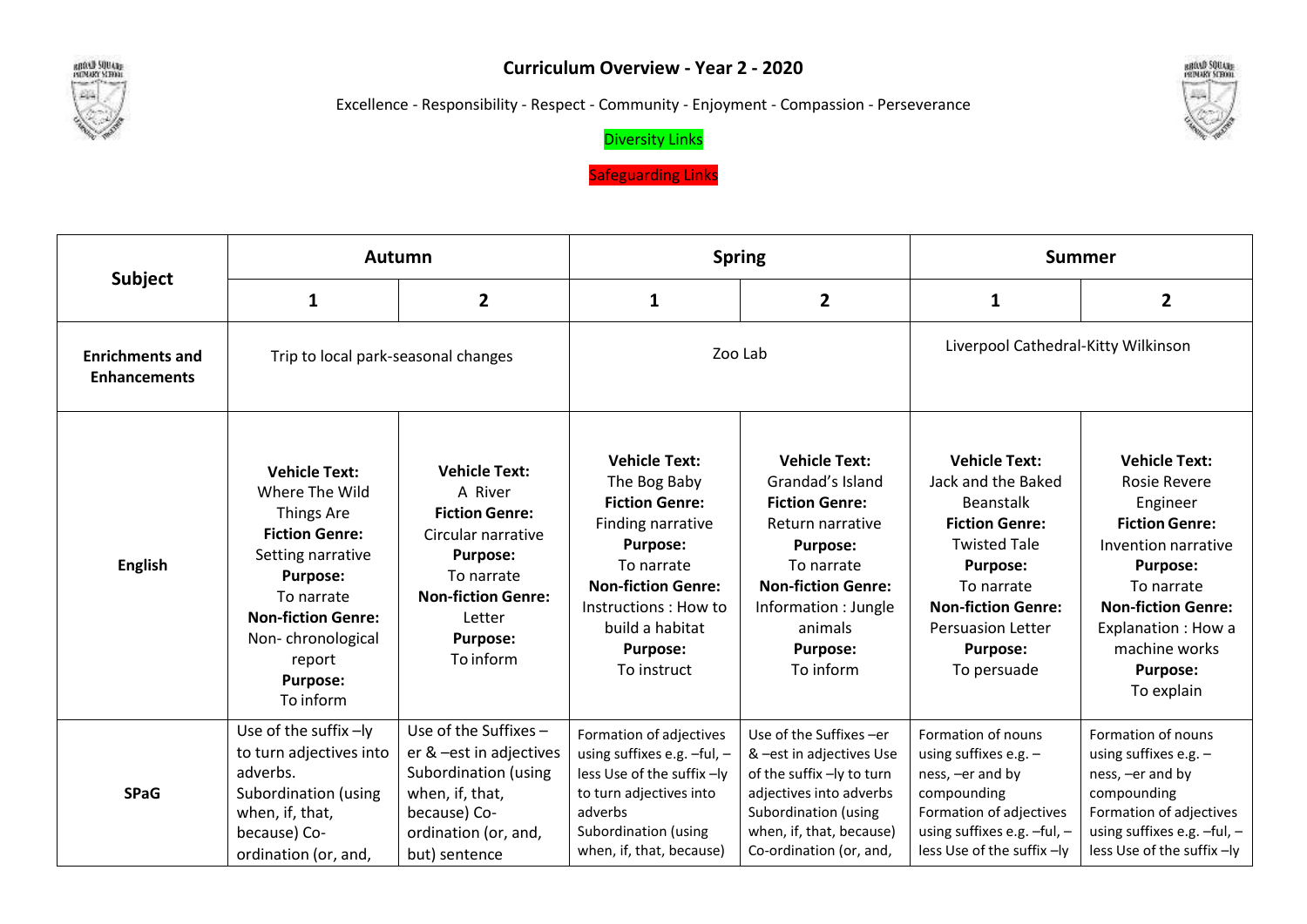|                | but) sentence<br>indicates its function<br>as a statement and<br>question. Expanded<br>Noun Phrases for<br>description and<br>specification<br>Correct choice and<br>consistent use of past<br>and present tense<br>throughout writing<br>Use of capital letters,<br>full stops, question<br>marks and<br>exclamation marks to<br>demarcate sentences.<br>Apostrophes to mark<br>where letters are<br>missing in spelling<br>Commas to separate<br>items in a list | indicates its function<br>as a statement and<br>question. Expanded<br>Noun Phrases for<br>description and<br>specification Correct<br>choice and consistent<br>use of past and<br>present tense<br>throughout writing<br>Use of capital letters,<br>full stops and<br>question marks to<br>demarcate sentences.<br>Commas to separate<br>items in a list<br>Apostrophes to mark<br>where letters are<br>missing in spelling<br>(contractions) | Co-ordination (or, and,<br>but) Expanded noun<br>phrases for description<br>and specification How<br>the grammatical<br>patterns in a sentence<br>indicates its function as<br>a statement, question<br>and command<br>Correct choice and<br>consistent use of past<br>and present tense<br>throughout writing<br>Use of capital letters,<br>full stops and question<br>marks to demarcate<br>sentences. Commas to<br>separate items in a list<br>Apostrophes to mark<br>where letters are<br>missing in spelling<br>(contractions) | but) sentence indicates<br>its function as a<br>statement, question,<br>command, and<br>exclamation Expanded<br>Noun Phrases for<br>description and<br>specification: Correct<br>choice and consistent<br>use of past and present<br>tense throughout<br>writing<br>Use of capital letters,<br>full stops, question<br>marks and exclamation<br>marks to demarcate<br>sentences. Apostrophes<br>to mark singular<br>possession in nouns | to turn adjectives into<br>adverbs<br>Expanded noun phrases<br>for description and<br>specification<br>Subordination (using<br>when, if, that, because)<br>Co-ordination (or, and,<br>but) How the<br>grammatical patterns in<br>a sentence indicates its<br>function as question,<br>exclamation and<br>statement.<br>Correct choice and<br>consistent use of past<br>and present tense<br>throughout writing<br>including progressive<br>forms of verbs<br>Use of capital letters,<br>full stops, question<br>marks and exclamation<br>marks to demarcate<br>sentences Apostrophes<br>to mark singular<br>possession in nouns<br>Commas to separate<br>items in a list | to turn adjectives into<br>adverbs<br>Expanded noun phrases<br>for description and<br>specification<br>Subordination (using<br>when, if, that, because)<br>Co-ordination (or, and,<br>but) How the<br>grammatical patterns in<br>a sentence indicates its<br>function as question,<br>exclamation and<br>statement.<br>Correct choice and<br>consistent use of past<br>and present tense<br>throughout writing<br>including progressive<br>forms of verbs<br>Use of capital letters,<br>full stops, question<br>marks and exclamation<br>marks to demarcate<br>sentences Apostrophes<br>to mark singular<br>possession in nouns<br>Commas to separate<br>items in a list |
|----------------|--------------------------------------------------------------------------------------------------------------------------------------------------------------------------------------------------------------------------------------------------------------------------------------------------------------------------------------------------------------------------------------------------------------------------------------------------------------------|-----------------------------------------------------------------------------------------------------------------------------------------------------------------------------------------------------------------------------------------------------------------------------------------------------------------------------------------------------------------------------------------------------------------------------------------------|-------------------------------------------------------------------------------------------------------------------------------------------------------------------------------------------------------------------------------------------------------------------------------------------------------------------------------------------------------------------------------------------------------------------------------------------------------------------------------------------------------------------------------------|-----------------------------------------------------------------------------------------------------------------------------------------------------------------------------------------------------------------------------------------------------------------------------------------------------------------------------------------------------------------------------------------------------------------------------------------|--------------------------------------------------------------------------------------------------------------------------------------------------------------------------------------------------------------------------------------------------------------------------------------------------------------------------------------------------------------------------------------------------------------------------------------------------------------------------------------------------------------------------------------------------------------------------------------------------------------------------------------------------------------------------|--------------------------------------------------------------------------------------------------------------------------------------------------------------------------------------------------------------------------------------------------------------------------------------------------------------------------------------------------------------------------------------------------------------------------------------------------------------------------------------------------------------------------------------------------------------------------------------------------------------------------------------------------------------------------|
| <b>Maths</b>   | Number<br>Place Value<br>Number addition and<br>subtraction                                                                                                                                                                                                                                                                                                                                                                                                        | Measurement money<br>Multiplication and<br>division                                                                                                                                                                                                                                                                                                                                                                                           | Multiplication and<br>division<br><b>Statistics</b>                                                                                                                                                                                                                                                                                                                                                                                                                                                                                 | Geometry<br>Fractions                                                                                                                                                                                                                                                                                                                                                                                                                   | Geometry (position<br>and direction)<br>Consolidation and<br>problem solving                                                                                                                                                                                                                                                                                                                                                                                                                                                                                                                                                                                             | Measurement (Time)<br>Measurement (mass,<br>capacity and<br>temperature)                                                                                                                                                                                                                                                                                                                                                                                                                                                                                                                                                                                                 |
|                | <b>Healthy Animals</b>                                                                                                                                                                                                                                                                                                                                                                                                                                             | <b>Habitats</b>                                                                                                                                                                                                                                                                                                                                                                                                                               | <b>Materials Matter</b>                                                                                                                                                                                                                                                                                                                                                                                                                                                                                                             | What's growing in<br>our Gardens?                                                                                                                                                                                                                                                                                                                                                                                                       | Ready, Steady, grow!                                                                                                                                                                                                                                                                                                                                                                                                                                                                                                                                                                                                                                                     | Wonderful weather                                                                                                                                                                                                                                                                                                                                                                                                                                                                                                                                                                                                                                                        |
| <b>Science</b> | $\bullet$<br>notice that animals,<br>including humans, have<br>offspring which grow into<br>adults<br>find out about and<br>$\bullet$<br>describe the basic needs<br>of animals, including<br>humans, for survival                                                                                                                                                                                                                                                 | explore and compare the<br>$\bullet$<br>differences between<br>things that are living,<br>dead, and things that<br>have never been alive<br>identify that most living<br>∣ ●<br>things live in habitats to<br>which they are suited and $\vert \bullet \vert$                                                                                                                                                                                 | Identify and compare the<br>∣•<br>suitability of a variety of<br>everyday materials,<br>including wood, metal,<br>plastic, glass, brick, rock,<br>paper and cardboard for<br>particular uses<br>find out how the shapes                                                                                                                                                                                                                                                                                                             | Identify and name a variety of<br>common wild and garden<br>plants, including deciduous and<br>evergreen trees<br>*Identify and describe the<br>basic structure of a variety<br>of common flowering                                                                                                                                                                                                                                     | observe and describe<br>$\bullet$<br>how seeds and bulbs<br>grow into mature plants<br>find out and describe how<br>plants need water, light and a<br>suitable temperature to grow<br>and                                                                                                                                                                                                                                                                                                                                                                                                                                                                                | *observe changes across the<br>four seasons<br>*observe and describe<br>weather associated with the<br>seasons and how day length<br>varies.                                                                                                                                                                                                                                                                                                                                                                                                                                                                                                                             |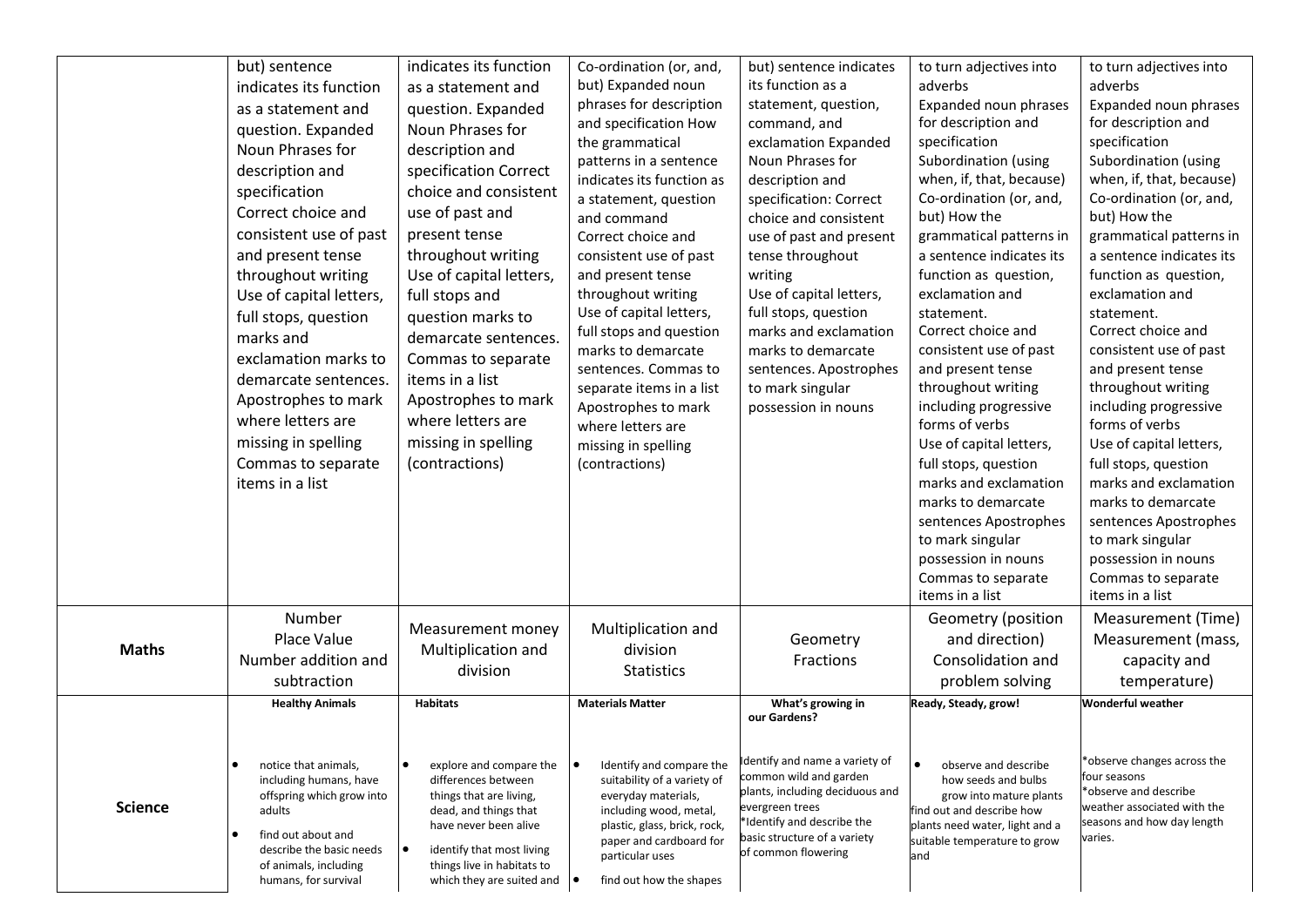|                  | (water, food and air)<br>describe the importance<br>for humans of exercise,<br>eating the right amounts<br>of different types of food,<br>and hygiene<br><b>Animals inc Humans</b><br>Handling animals<br>safely | describe how different<br>habitats provide for the<br>basic needs of different<br>kinds of animals and<br>plants, and how they<br>depend on each other<br>identify and name a<br>variety of plants and<br>animals in their habitats,<br>including microhabitats<br>Describe how animals<br>obtain their food from<br>plants and other animals,<br>using the idea of a simple<br>food chain, and identify<br>and name different<br>sources of food.<br>Living things and their<br>habitats | of solid objects made from<br>some materials can be changed<br>by squashing, bending, twisting<br>and stretching<br>Materials                                                                                                                                                                                                                                                                                                   | plants, including trees.<br>Plants<br><b>Hand hygiene when</b><br>planting                                                                                                                                                                | stay healthy<br>Plants<br><b>Hand hygiene when</b><br>planting                                                                                                                                                                                                                           | <b>Seasonal Changes</b>                                                                                                                                                                                                                                                                                                                                                                                       |
|------------------|------------------------------------------------------------------------------------------------------------------------------------------------------------------------------------------------------------------|-------------------------------------------------------------------------------------------------------------------------------------------------------------------------------------------------------------------------------------------------------------------------------------------------------------------------------------------------------------------------------------------------------------------------------------------------------------------------------------------|---------------------------------------------------------------------------------------------------------------------------------------------------------------------------------------------------------------------------------------------------------------------------------------------------------------------------------------------------------------------------------------------------------------------------------|-------------------------------------------------------------------------------------------------------------------------------------------------------------------------------------------------------------------------------------------|------------------------------------------------------------------------------------------------------------------------------------------------------------------------------------------------------------------------------------------------------------------------------------------|---------------------------------------------------------------------------------------------------------------------------------------------------------------------------------------------------------------------------------------------------------------------------------------------------------------------------------------------------------------------------------------------------------------|
| <b>Computing</b> | Puppet EdU - adding<br>pictures and sound to<br>a presentation about<br>what plants need.<br>Microsoft Teams<br><b>Staying safe online</b>                                                                       | Primary Writer app-<br>adding text, delete,<br>add punctuation<br><b>Microsoft Teams</b><br><b>Staying safe online</b>                                                                                                                                                                                                                                                                                                                                                                    | shadow puppet EDU<br>- create a timeline of<br>events linked to<br>famous explorers in<br>history.<br>Pic collage app show<br>copying and pasting<br>pictures and adding<br>text to show how<br>Amelia Earhart<br>travelled across the<br>Atlantic<br>Use an online<br>pictogram<br>programme to create<br>a pictogram - most<br>useful materials in<br>the world.<br><b>Internet safety week</b><br><b>Staying safe online</b> | Chn to use the<br>camera app on the<br>ipads to 'Mark up' the<br>piece of art they have<br>created. Save their<br>edited picture.<br>Shadow Puppet EDU<br>- presentation of<br>materials and their<br>uses.<br><b>Staying safe online</b> | Use cameras and<br>video recording<br>devices with support<br>- use the green<br>screen to discuss a<br>picture from Victorian<br>Liverpool.<br>Puppet EdU - use<br>images and sounds to<br>create a presentation<br>about the life of Kitty<br>Wilkinson.<br><b>Staying safe online</b> | Google Earth -<br>identify where<br>Liverpool and the<br>surrounding<br>countryside.<br>Mapping app -<br>compare how Norris<br>Green has changed<br>over time - Use this<br>to help create their<br>own maps.<br>Use an online graph<br>maker to plot the<br>growth of plants<br>overtime.<br>Shadow Puppet Edu -<br>make a slideshow<br>explaining the best<br>conditions needed for<br>plants to grow well. |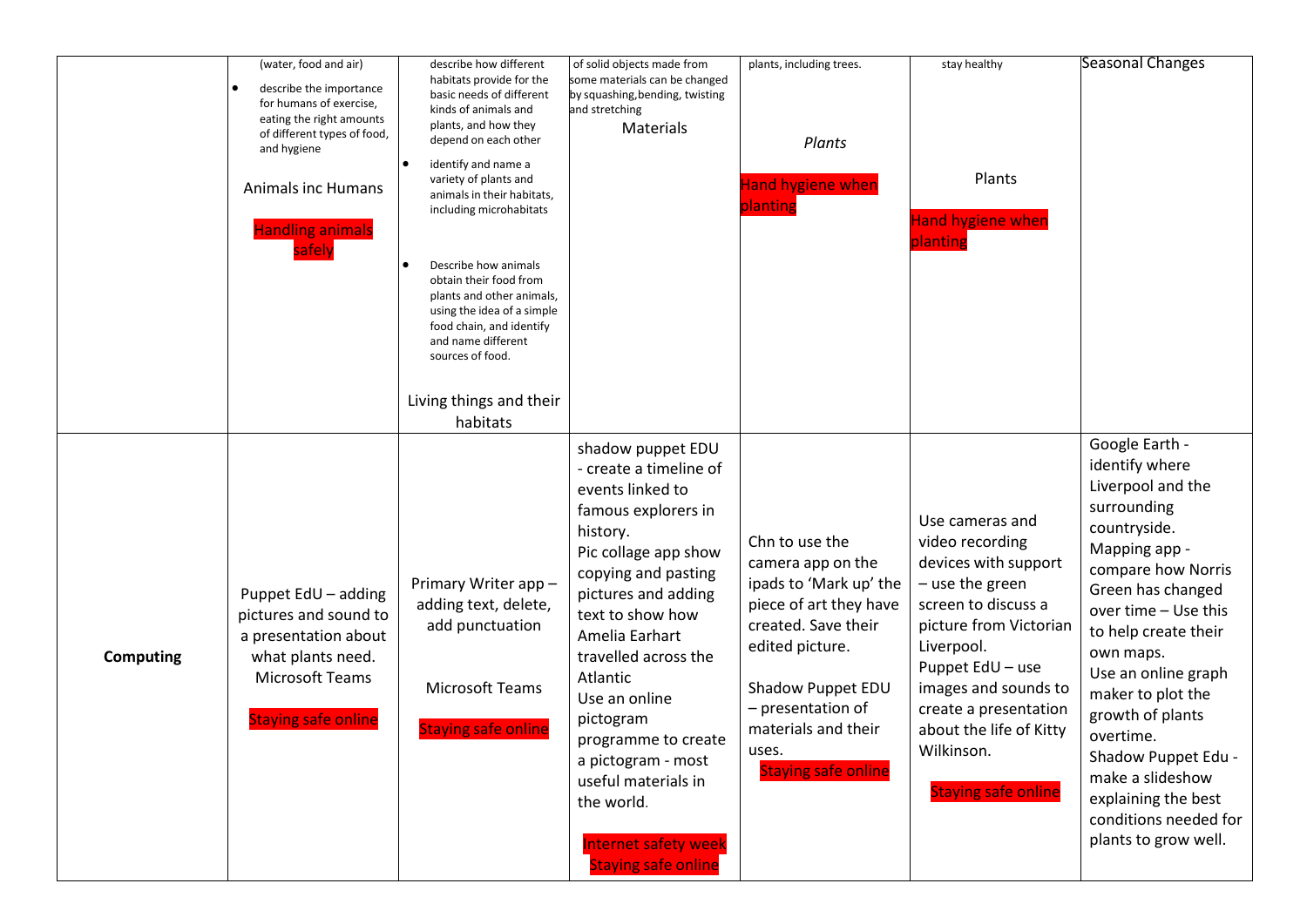|                |                                                                                                                                                                                                               |                                                                                                                      |                                                                                                                                                                                                                                                                         |                                                                       |                                                                                                                                                                                                                                                                                                                                                                                                                                                            | <b>Staying safe online</b>                                  |
|----------------|---------------------------------------------------------------------------------------------------------------------------------------------------------------------------------------------------------------|----------------------------------------------------------------------------------------------------------------------|-------------------------------------------------------------------------------------------------------------------------------------------------------------------------------------------------------------------------------------------------------------------------|-----------------------------------------------------------------------|------------------------------------------------------------------------------------------------------------------------------------------------------------------------------------------------------------------------------------------------------------------------------------------------------------------------------------------------------------------------------------------------------------------------------------------------------------|-------------------------------------------------------------|
| <b>History</b> | <b>Fighting Fit</b><br>How did Florence Nightingale and Edith Cavell<br>help to keep us healthy?<br><b>Mary Seacole</b>                                                                                       |                                                                                                                      | <b>Explorers &amp; Adventurers</b><br>Sacagawea, Amelia Earhart, Ellen MacArthur:<br>What are the achievements and skills of these<br>women? Why are they significant?                                                                                                  |                                                                       | <b>Scrub a Dub Dub</b><br>How did Kitty Wilkinson change life in<br>Liverpool?                                                                                                                                                                                                                                                                                                                                                                             |                                                             |
| Geography      | Where do the wheels on the bus actually go?<br>Exploring map reading using compass points<br>and simple coordinates before creating their<br>own                                                              |                                                                                                                      | What should I pack for a trip to St Lucia?<br>Contrasting home with a non-European<br>country (St Lucia)                                                                                                                                                                |                                                                       | How is the countryside different from our<br>city?<br>Exploring features of the countryside and the<br>introduction to tourism                                                                                                                                                                                                                                                                                                                             |                                                             |
| Art            | <b>Human Form</b><br>Using their bodies to form shapes, creating<br>collages, drawing portraits and creating a peg<br>figure<br>Artists: , Damien Hurst, Julian Opie, Edwina<br>Bridgeman, Alberto Giacometti |                                                                                                                      | Builds on printing in Reception<br><b>Formal elements</b><br>Pattern, texture and tone; children will create<br>printed patterns using everyday objects and learn<br>how to make their drawings three dimensional.<br>Artist: Ed Ruscha, Clarice Cliff, Nancy McCroskey |                                                                       | <b>Builds from Human form</b><br>Large scale art work piece in preparation towards<br>Superhero project in Year 3(send up to Y3)<br><b>Sculpture and mixed media - Superheroes</b><br>Create sculpture, pop art and learn how to draw<br>facial features to portray different emotions, all<br>through the topic of comic superheroes, inspired<br>by the works of Roy Lichtenstein.<br>Artist: Alberto Giacometti, Roy Lichenstein Ronald<br><b>Moody</b> |                                                             |
| <b>DT</b>      | <b>Vehicles</b><br>Mechanisms<br>Designer/inventor - Henry Ford<br>Staying safe- use of scissors and D.T<br>equipment                                                                                         |                                                                                                                      | <b>Puppets</b><br><b>Textiles</b><br>Designer/inventor - Jim Henson<br>Staying safe- use of sewing needles                                                                                                                                                              |                                                                       | <b>Cooking and Nutrition</b><br><b>Nadiya Hussain</b><br><b>Healthy eating</b><br><b>Safety and food hygiene</b>                                                                                                                                                                                                                                                                                                                                           |                                                             |
| PE             | Dance<br><b>Keeping fit and</b><br>healthy                                                                                                                                                                    | Gymnastics<br><b>Ceping fit and</b><br>healthy<br><b>Staying safe on</b><br>equipment                                | (Fundamental)<br>Games<br><b>Keeping fit and</b><br>healthy                                                                                                                                                                                                             | <b>Net and Wall Games</b><br><b>Keeping fit and</b><br><b>realthy</b> | Net and Wall Games<br><b>Keeping fit and</b><br><b>healthy</b>                                                                                                                                                                                                                                                                                                                                                                                             | Athletics<br><b>Keeping fit and</b><br>healthy              |
| <b>Music</b>   | Hands, Feet, Heart<br>Afropop, South African<br><b>South African Music</b><br><b>Duration</b>                                                                                                                 | Ho Ho Ho<br>A song with rapping and<br>improvising for Christmas<br><b>Festivals and Christmas</b><br>Pulse & rhythm | I Wanna Play In A Band<br>Rock<br>Playing together in a band<br>Pitch                                                                                                                                                                                                   | Zootime<br>Reggae<br>Reggae and animals<br>Instruments & symbols      | <b>Friendship Song</b><br>Pop<br>A song about being friends<br>Expression                                                                                                                                                                                                                                                                                                                                                                                  | <b>Reflect, Rewind And</b><br>Replay<br>Classical<br>Sounds |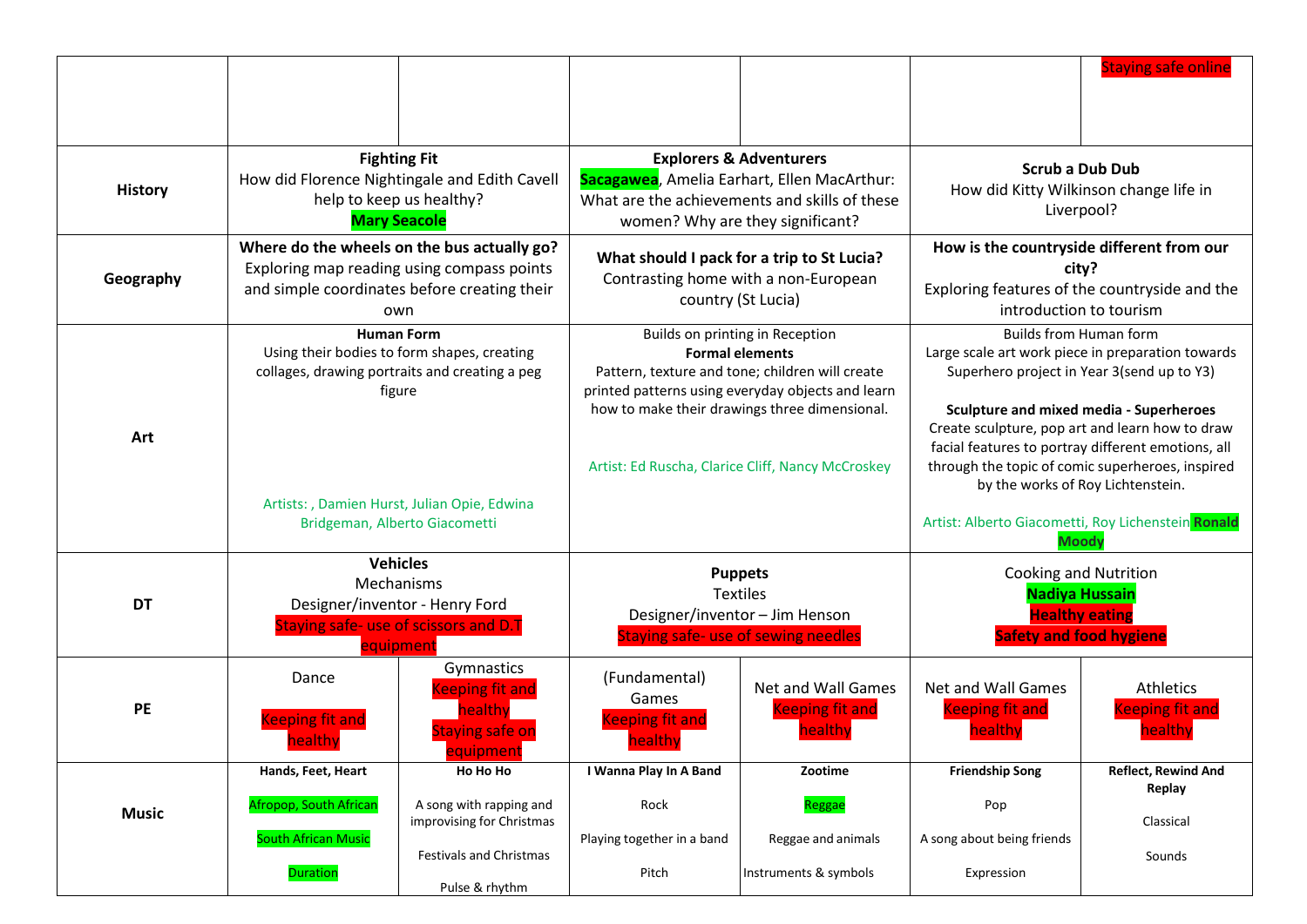|                                                                         | Ukulele lessons (visiting<br>music teacher)                                                                                                                                              |                                                                                                                                                                                      |                                                                                                                                                                                       |                                                                                                                                                                                                            |                                                                                                                                                                                                            | A history of music, a look<br>back                                                                                                                                                                   |
|-------------------------------------------------------------------------|------------------------------------------------------------------------------------------------------------------------------------------------------------------------------------------|--------------------------------------------------------------------------------------------------------------------------------------------------------------------------------------|---------------------------------------------------------------------------------------------------------------------------------------------------------------------------------------|------------------------------------------------------------------------------------------------------------------------------------------------------------------------------------------------------------|------------------------------------------------------------------------------------------------------------------------------------------------------------------------------------------------------------|------------------------------------------------------------------------------------------------------------------------------------------------------------------------------------------------------|
| <b>RE</b>                                                               | Who is a Muslim<br>and what do they<br>believe?                                                                                                                                          | Who is a Christian and<br>what do they believe?                                                                                                                                      | Who is Jewish and<br>what<br>do<br>they<br>believe?                                                                                                                                   | How and why do we<br>celebrate special and<br>sacred times?                                                                                                                                                | What can we learn<br>from sacred books?                                                                                                                                                                    | How should we care for<br>others and the world and<br>why does it matter?                                                                                                                            |
| <b>PSHE</b><br>Covid messages/hand<br><b>ygiene through all</b><br>erms | Being me in my world<br><b>PANTS Rule</b><br><b>Show Racism the Red</b><br>Iard                                                                                                          | Celebrating<br>difference<br><b>Respecting all</b><br>differences<br><b>Stranger Danger</b><br><b>Firework Safety</b><br><b>Anti-Bullying week</b><br><b>Nov 16</b>                  | Dreams and goals<br><b>Road Safety</b>                                                                                                                                                | Healthy me<br>Safe use of medicines                                                                                                                                                                        | Relationships<br><b>Showing respect and</b><br>having boundaries<br><b>Respecting all family</b><br>types and<br>relationships<br><b>Mental Health</b><br><b>Awareness week</b>                            | Changing me<br><b>PANTS Rule</b><br><b>Positive Relationships</b><br><b>Sun safety</b>                                                                                                               |
| P4C<br>Coping strategies<br>throughout                                  | <b>Class rules</b><br>What makes our class<br>a happy place?<br>Self Confidence                                                                                                          | What does it mean to<br>be naughty?<br>Choices and how they<br>affect us<br>Self Confidence                                                                                          | What makes a home?<br>Why do we need<br>friends?<br>Self Confidence                                                                                                                   | Respect for animals -<br>should we use wild<br>animals for<br>entertainment?<br>Self Confidence                                                                                                            | Would you rather<br>be?<br>Philosophical<br>questions<br>Self Confidence                                                                                                                                   | Roles in the<br>community - how<br>people are important<br>Self Confidence                                                                                                                           |
| <b>Further Reading List</b><br>(Optional)                               | <b>Oxford Reading</b><br>online<br><b>Epic Reading</b><br>Books that link with<br>our English<br>curriculum<br>Seven Little Monster-<br>Maurice Sendak<br>Here We Are-<br>Oliver Jeffers | <b>Oxford Reading</b><br>online<br><b>Epic Reading</b><br><b>Books that link with</b><br>our English<br>curriculum<br><b>Exotic Animals- Marc</b><br>Martin<br>A Forest- Marc Martin | <b>Oxford Reading</b><br>online<br><b>Epic Reading</b><br><b>Books that link with</b><br>our English<br>curriculum<br>Stardust-Jeanne<br>Willis<br>That's Not Funny-<br>Jeanne Willis | <b>Oxford Reading</b><br>online<br><b>Epic Reading</b><br><b>Books that link with</b><br>our English<br>curriculum<br>The Storm Whale-<br>Benji Davies<br>The Storm Whale in<br><b>Winter-Benji Davies</b> | <b>Oxford Reading</b><br>online<br><b>Epic Reading</b><br>Books that link with<br>our English<br>curriculum<br><b>Fairytales Gone</b><br>Wrong: Stinky Jack<br>and the Beanstalk-<br><b>Steve Smallman</b> | <b>Oxford Reading</b><br>online<br><b>Epic Reading</b><br><b>Books that link with</b><br>our English<br>curriculum<br>Ada Twist, Scientist-<br>Andrea Beaty<br>Iggy Peck, Architect-<br>Andrea Beaty |